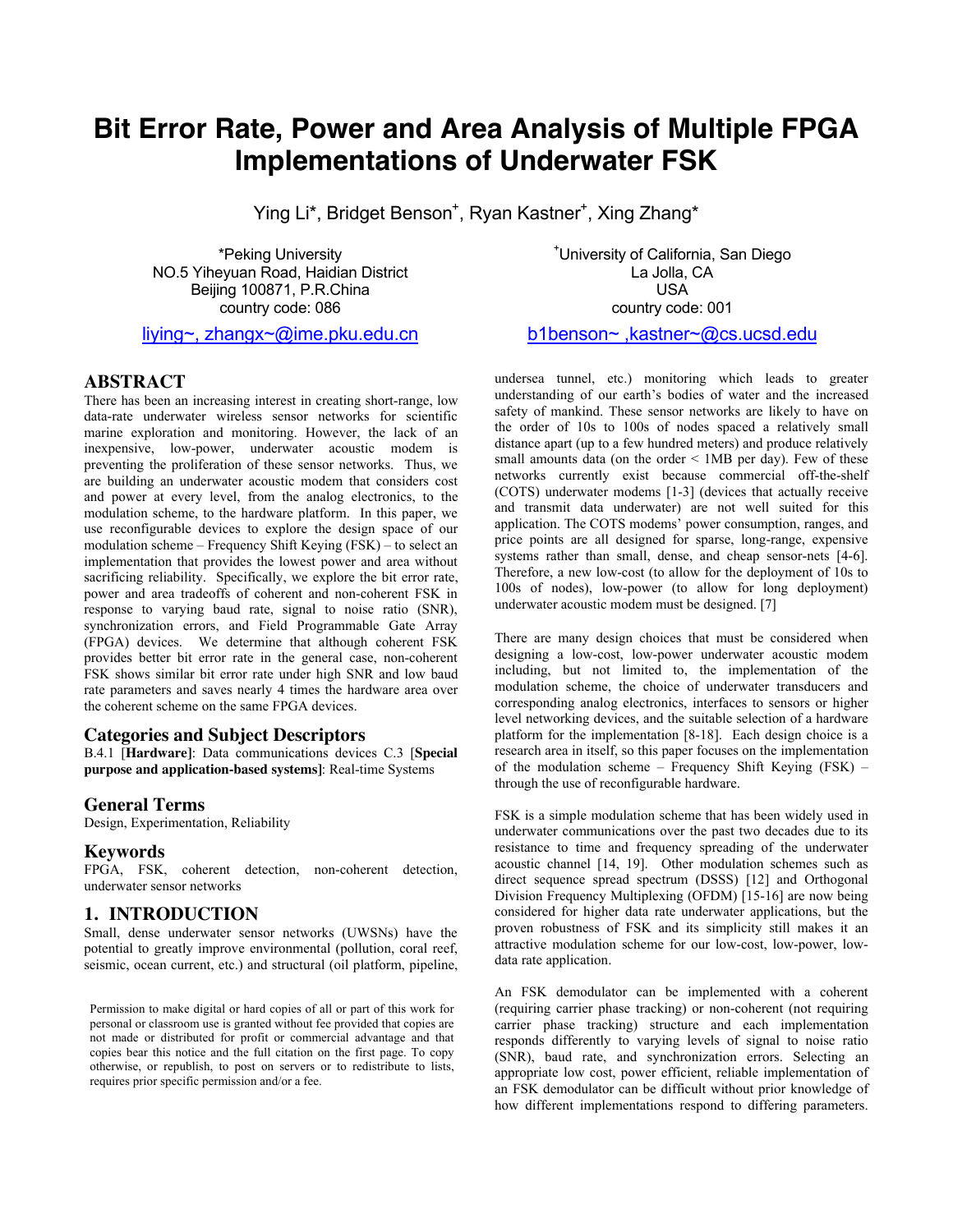Thus, we make use of reconfigurable hardware to test the power and area requirements and bit error rate response of coherent and non-coherent FSK hardware implementations in the presence of varying parameters. Reconfigurable hardware provides an excellent platform for design space exploration of low-power designs as it provides the low-power attributes of a custom hardware solution with the reprogramability of software making the task of finding a power effective solution for an intended application relatively easy. [20]

Thus, the purpose of this paper is to provide a bit error rate, power and area analysis of reconfigurable hardware implementations of FSK to select an appropriate hardware implementation for our low-cost, low-power underwater acoustic modem and to serve as a reference for other researchers on the capabilities of underwater FSK.

The major contributions of this paper are:

- A description of non-coherent and coherent FSK and their corresponding implementations on reconfigurable hardware
- A design exploration of power, area and bit error rate tradeoffs of coherent and non-coherent FSK in response to varying baud rate, SNR, synchronization errors, and FPGA devices
- A selection of the most reasonable FSK implementation for our low-power acoustic modem design based on experiments with real and simulated underwater data

The rest of the paper is organized as follows: Section 2 presents a high level description of our low-cost, low-power, underwater acoustic modem design. Section 3 describes coherent and noncoherent FSK and their corresponding implementations on reconfigurable hardware. Section 4 describes the design exploration of power, area, and bit error rate tradeoffs of coherent and non-coherent FSK in response to varying SNR, baud rate, synchronization errors and FPGA devices. Simulated and real underwater data are used in the exploration. We conclude with a discussion on future directions in Section 5.

# **2. LOW-COST, POWER EFFICIENT UNDERWATER ACOUSTIC MODEM**

In order to make the use of short-range, low-data rate underwater sensor networks for environmental monitoring a reality, we are developing a low-cost, low-power underwater acoustic modem. The design consists of three main components as shown in Figure 1: **1.** The analog front end (dark gray), **2.** a hardware platform (light gray) and **3.** Serial interfaces (white).

The analog front end is responsible for converting electrical signals into sound waves and vice versa (transducer) and for generating the appropriate power level for the received and transmitted signals (analog electronics which include an amplifier, pre-amplifier, and transmit/receive switch). The hardware platform is responsible for control and signal processing, namely performing FSK modulation and demodulation and performing error encoding and decoding. The serial interfaces are responsible for communication with underwater sensors and/or higher level network layers.

Although most power and cost benefits will be gained in the design of the analog front end (as the analog front end is the most power consuming and costly portion of the underwater acoustic modem design), the designer must optimize the implementation at every level, from the analog electronics, to the signal processing scheme and the hardware platform, to achieve a truly low-cost, low-power design.

This paper fits into our overall goal of designing a low-cost, lowpower underwater acoustic modem for the short-range, low data rate sensor network as it provides a means to select an implementation of our signaling scheme that matches the goals of our application.



**Figure 1. Major components of an underwater acoustic modem: the analog front end (dark gray) the FPGA platform (light gray) and serial interface (black)** 

## **3. THE COHERENT AND NON-COHERENT SCHEMES OF FSK DETECTION**

In Binary FSK (referred to simply as FSK), the data are transmitted by shifting the frequency of a continuous carrier in a binary manner to one of two discrete frequencies. One frequency is designated as the "mark" frequency and the other as the "space" frequency [21-22]. The mark and space correspond to binary one and zero, respectively. There are two different types of detection schemes for FSK, coherent and non-coherent schemes, indicating the need for carrier phase tracking in the demodulator or not.

## **3.1 Coherent detection**

Coherent demodulation requires channel state information. The classic 'matched' filter demodulator is optimal for coherent FSK detection with white Gaussian noise interference as shown in Figure 2 [21].



**Figure 2. The coherent demodulator with matched filters**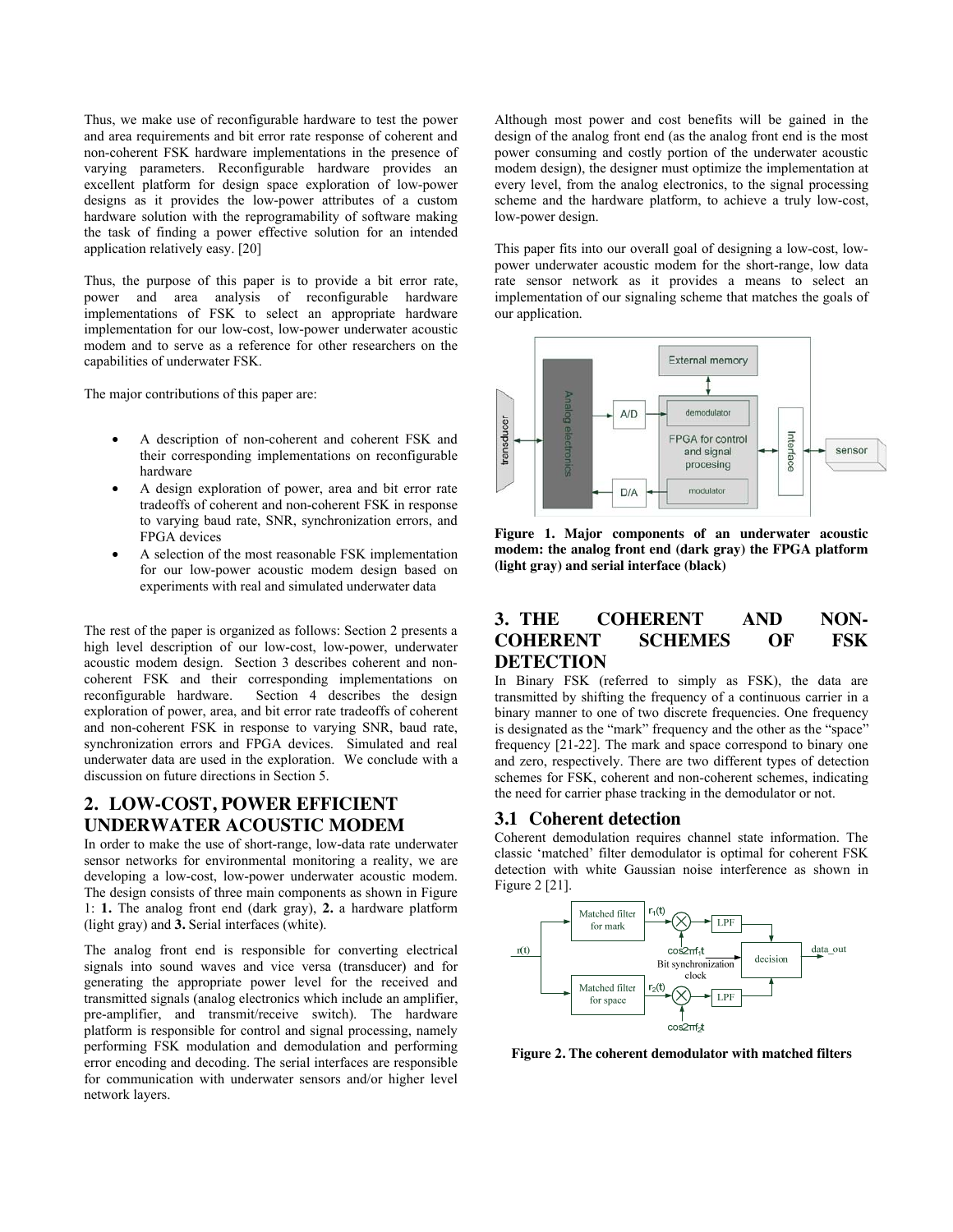In the demodulator, the matched filters will filter out the off band frequencies of received signal r(t) with the center frequencies set as 'mark' and 'space'. The outputs of the matched band pass filters are multiplied by relative coherent carriers generated by a demodulator with the same carrier phase as the input signals. Then low pass filters are used to filter out the double frequency component. The output of low pass filters are sampled and compared by a bit synchronized clock to make a symbol decision. If the output from the mark filter branch is greater than that from the space filter branch, a decision is made that a mark signal was transmitted. On the other hand, if the output from the space filter branch is greater than that from the mark filter branch, a decision is made that a space signal was transmitted.

## **3.2 Non-coherent detection**

The requirement of estimating the carrier phase for the branch signals can make coherent demodulation of FSK signals rather complex. Therefore, the alternative practical option is noncoherent detection. Demodulation of non-coherent FSK can be achieved by several demodulator structures, including envelope detection [22], difference detection and zero-cross detection [23- 24]. Note that phase information is not required in any of them.

For envelop detection (shown in Figure 3), the outputs of the mark and space filters are envelope-detected and then compared by a bit synchronized clock pulse to determine which has greater magnitude. If the output from the mark envelope detector is larger than that from the space envelope detector, a decision is made that a mark signal was transmitted. On the other hand, if the output from the space envelope detector is greater than that from the mark envelope detector, a decision is made that a space signal was transmitted.



**Figure 3. The non-coherent demodulator with envelope detection** 

The structure of difference detection is shown in Figure 4. The output of a band pass filter multiplies by a delayed version of itself. Then the doubling frequency is filtered out by a low pass filter. When a suitable delay value is selected, the output of the LPF can have a nearly linear relation with the angular frequency of input signal. Therefore, the decision block makes the final decision according to the difference between the angular frequencies of the two carriers.



**Figure 4. The non-coherent demodulator with difference detection** 

The flow of zero-cross detection is shown in Figure 5. The zerocross detection technique is based on counting the zero-crossings of a frequency modulated signal in order to convert the frequency variations into voltage levels. Regions with more frequent zero

crossings will have higher voltage levels and regions with fewer zero crossing will have lower voltage levels. The detector selects an offset between these voltages to make the symbol decision. If the voltage is higher than the offset, a decision is made that a mark signal was transmitted. If the voltage is lower than the offset, a decision is made that a space was transmitted.



**Figure 5. The non-coherent demodulator with zero-cross detection** 

## **3.3 Reconfigurable Hardware Implementation of Coherent and Non-Coherent FSK**

We implemented the coherent FSK matched filter demodulator and the non-coherent zero-cross FSK demodulator in reconfigurable hardware. The reason we chose the zero-cross demodulator over the other demodulator structures was because earlier work showed it can attain a better bit error rate vs. SNR curve than the other conventional non-coherent demodulator structures [23] and its design was well suited to a hardware solution.

Our coherent matched filter demodulator uses matched Finite Impulse Response (FIR) filters designed using the Matlab filter design automation tool and implemented with only add and shift operations. Each filter has 30 orders of 16 bit fixed point coefficients and a pass band of 200 Hz centered by the mark or space frequency. No embedded multiplier is used in our coherent demodulator in order to save design space. We used the Matlab filter HDL coder to implement our low pass filters, which also have 30 orders of 16 bit fixed point coefficients. The decision module includes two accumulators in order to add the output of low pass filters in a symbol period, and a comparator to select the greater one of the accumulators to make the decision.



**Figure 6. Zero-cross demodulator structure implemented on FPGA** 

Our non-coherent zero cross detector uses a COordinate Rotation DIgital Computer (CORDIC) algorithm,[25] which can perform the conversion between rectangular (sine and cosine) and polar (phase and amplitude) by several mathematic iterations. [24] The function of zero cross detector can be easily designed using polar objects. The CORDIC block calculates out the phase and amplitude information of input modulated sine type waveforms, which also produces simple phase-axis-crossing in the phase diagram. Since the phase varies from  $-\pi$  to  $\pi$ , when there is a phase transition from positive to negative or negative to positive,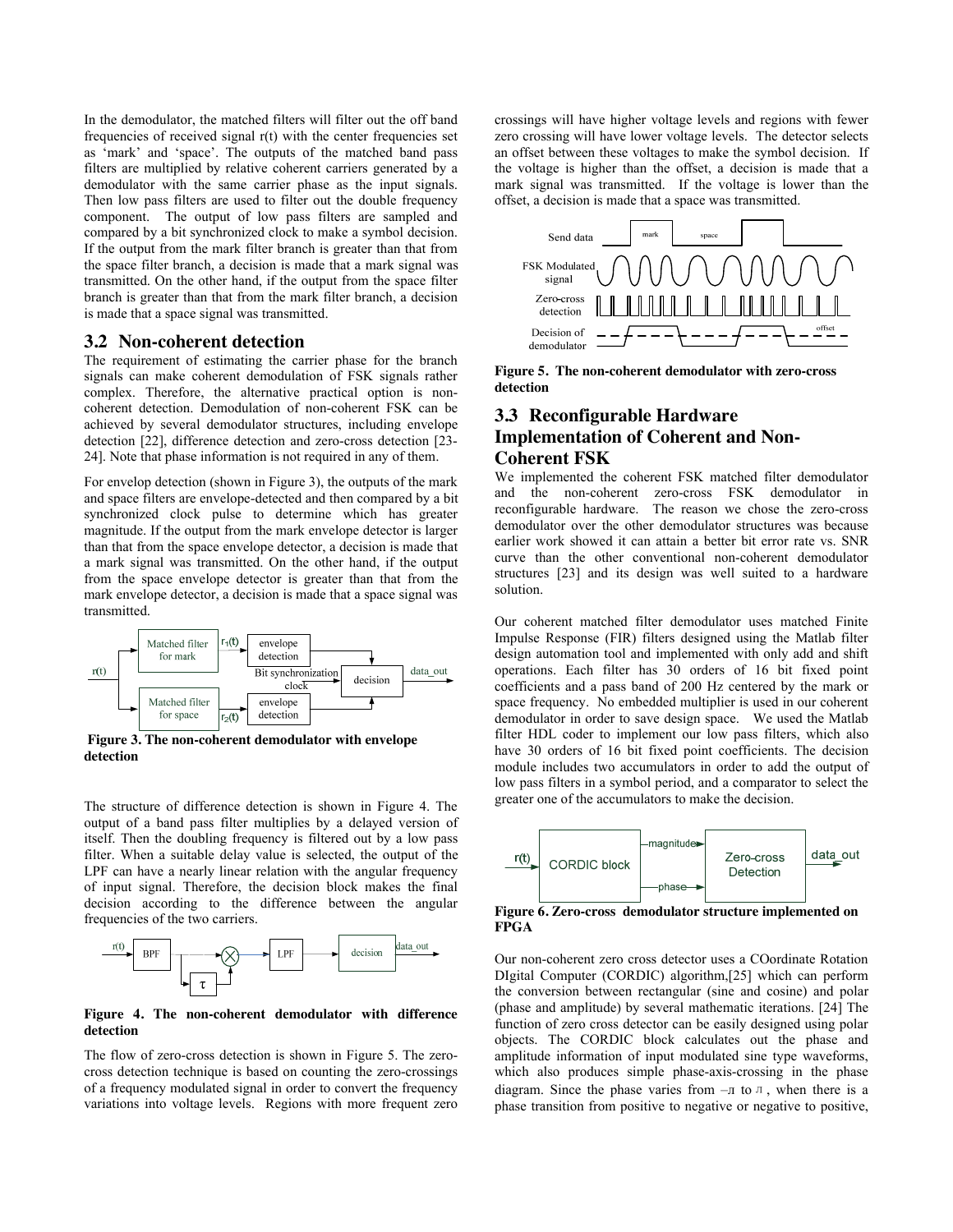a zero-crossing is counted. The zero- crossing count is accumulated and compared in one symbol period to the offset (as described in section 3.2) to make the final decision.

Theoretically, coherent detection offers a lower average bit error rate than non-coherent detection. The average bit error for coherent (1) and non-coherent (2) FSK detection in an Additive White Gaussian Noise (AWGN) channel when SNR>>1 are:

$$
P_e = \frac{1}{\sqrt{2\pi r}} e^{-\frac{r}{2}} \quad (1)
$$

$$
P_e = \frac{1}{2} e^{-\frac{r}{2}} \quad (2)
$$

where r is the ratio of signal and noise by power spectral density.

However, how different really are the bit error rates in a practical implementation? Does coherent or non-coherent FSK offer more power or area savings than the other without sacrificing reliability? Does coherent or non-coherent FSK perform better in the presence of synchronization errors or low SNR? We explore the answers to these questions in the next section.

# **4. BER, POWER and AREA ANALYSIS OF FSK FPGA IMPLEMENTATIONS**

In this section we describe a series of experiments we conducted to explore the power, area, and bit error rate tradeoffs of our coherent and non-coherent FSK implementations in response to varying baud rate, SNR, synchronization errors, and FPGA devices. Our experiments make use of one 'real' underwater data set and two 'simulated' data sets to provide enough data for reasonable calculations of bit error rate.

The 'real' underwater dataset consists of the raw received signal of a 400 symbol sequence sent from the underwater transmit transducer to the underwater receive transducer in our underwater lab bench setup. It is important to test our FSK implementations with real underwater data as the underwater environment can have unpredictable affects on the signal. Though we wished to collect a larger amount of raw received data to process with our FSK implementations, 400 symbols was the maximum amount of raw data our data acquisition board could store.

Thus we simulated 10000 symbols of raw received data with varying levels of AWGN in Matlab to provide a test data set with enough symbols for a reasonable calculation of bit error rate and simulated the same 400 symbols of raw received data to provide a test data set that compares how well our simulated received data matches our real received data.

All of our test data sets employ a 1kHz space frequency and 2kHz mark frequency and provide perfect symbol synchronization with an SNR of 15dB (the ambient noise level) unless otherwise noted. The non-coherent and coherent demodulator implementations make use of a 1MHz sample clock. In both of the two demodulators, the detected sequence was compared with the transmitted binary sequence to calculate the bit error rate. If there is no bit error in a test, a minimum possible error value is set as 1/#symbols transmitted (i.e. 1/400 or 0.0025 for the 400 symbols tests). We use Modelsim and Xilinx ISE as our simulation and implementation tools and use the Xilinx power estimator for our power estimations.

## **4.1 Bit Error Rate vs. BPS**

The first test we performed looks at the bit error rate response of coherent and non-coherent FSK in response to varying baud rate. We select baud rates suitable for our low-data rate modem, from 80 bits per second (bps) to 200 bps. Figure 7 shows the results of the experiment for the 400 symbol 'real' and 400 symbol 'simulated' data sets for both coherent and non-coherent detection. The dashed lines are for the 'real' data test and the solid lines are for the 'simulated' data test.



**Figure 7. BER vs. BPS results for 400 symbol test sets** 

The results indicate that our 'real' signal achieves better BER performance than the simulated signal suggesting the sample size was too small to capture accurate results.

Therefore, we use the 10000 simulated symbols test to observe more convincing results. Figure 8 shows the result of the experiment for the simulated data sets for coherent and noncoherent detection. The dashed lines are for the 10000 symbol test and the solid lines are for the 400 symbol test. Because the 10000 symbol data set provides lower BER than the 400 symbol data set, the perfect detection for the real signal seems plausible.



**Figure8. BER vs. BPS results for simulated test sets** 

Figures 7 and 8 both show the error rate increased with rising BPS and coherent detection provides lower bit error rate than noncoherent detection in the general case. However, for 80 bps, the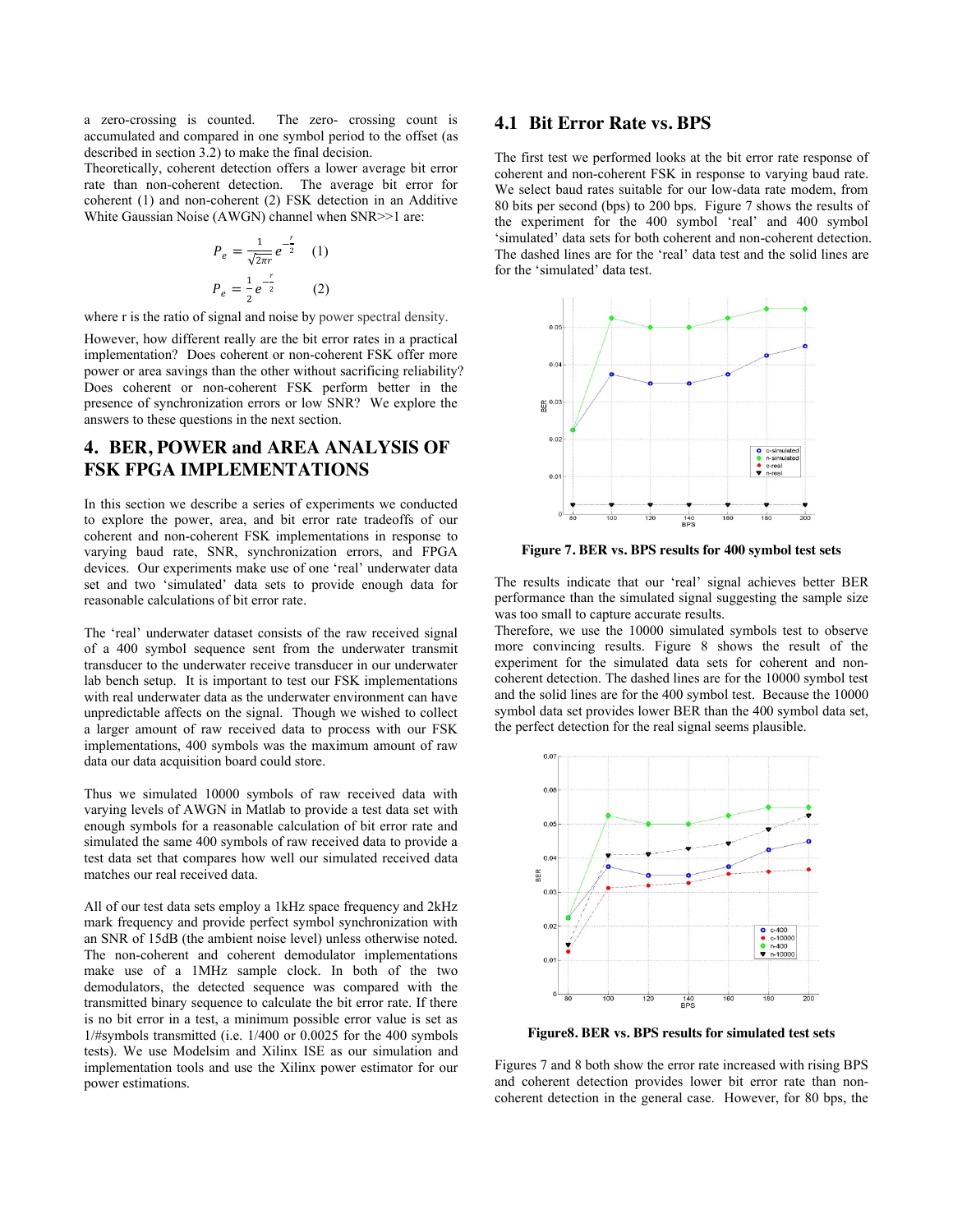bit error rate between the coherent and non-coherent schemes is insignificant.

## **4.2 Bit Error Rate vs. SNR**

Our second experiment uses our simulated data to analyze the response of non-coherent and coherent FSK to varying SNR. We applied different levels of AWGN to the simulated signals to achieve SNRs of 15dB, 18dB, and 20dB. Figure 9 shows the results of this experiment. The dashed lines are for the 10000 symbol test and the solid lines are for the 400 symbol test.



**Figure9. BER vs. SNR results for simulated data** 

The results show that the error rate reduces significantly with rising SNR and the difference between coherent and non-coherent detection becomes insignificant. However, for lower SNR, coherent detection generally performs better than non-coherent detection.

#### **4.3 Bit Error Rate vs. Synchronization Errors**

Our third experiment looks at the bit error rate response of coherent and non-coherent FSK in response to varying synchronization errors in the 'real' and 'simulated' data sets. In order to introduce synchronization errors, we modify the data sets to start  $\frac{1}{8}$  through the symbol and  $\frac{1}{4}$ way through the symbol representing being  $\frac{1}{8}$  and  $\frac{1}{4}$  out of synch respectively. Figure 10 shows the results of this experiment for the 400 symbol 'real' and 400 symbol 'simulated' data sets for both coherent and noncoherent detection.



**Figure 10. BER vs. Synch Error results for 400 symbol test sets** 

The results indicate that as expected, the error rate rose with increasing synchronization error in all cases. The 'real' signal again shows better BER than the corresponding 'simulated' signal likely due to the small sample size.

Figure 11 shows the results of this experiment for the simulated data sets for both coherent and non-coherent detection. The results also indicate that the error rate rose with increasing synchronization error in all cases. Both graphs show that the coherent scheme is more resistant to synchronization error as the bit error rate for the coherent scheme is lower than that of the noncoherent scheme for the out of synch simulations.



**Figure 11.BER vs. Synch Error results for simulated test sets** 

From all the experiments above, we observe that the coherent scheme performs better than the non-coherent scheme in response to varying baud rate, SNR, and synchronization error in the general case. However, for synchronized, low baud rate, and high SNR, the difference in BER between the coherent and noncoherent scheme is insignificant. We observe that the 10000 symbol case matches more closely to our real signal test, suggesting the bit error rates reported for the 10000 symbol case may be close to the actual bit error rate in the underwater environment.

## **4.4 Non-coherent and Coherent Power and Area Requirements**

Our final experiment looks at the power and area requirements of the coherent and non-coherent FSK when implemented on a variety of Xilinx FPGAs, ranging from the large Virtex IV device to the smallest Spartan-3 device. We select these devices because they are widely used in reconfigurable hardware applications and can provide a reference to select the lowest power device that fits the design. The area is represented as a percentage of the area used on the chip and the power is represented in Watts in Table 1.

Since the clock rate was very low in our tests (only 1MHz), the dynamic power consumptions for these two schemes were too small to tell the significant difference. As a result, the whole power was mainly determined by quiescent power, which was nearly the same per device. However, the area requirement for the coherent scheme is more than five times larger than that of the non-coherent scheme and cannot even fit on the smallest Spartan device. Thus where power is concerned, the non-coherent scheme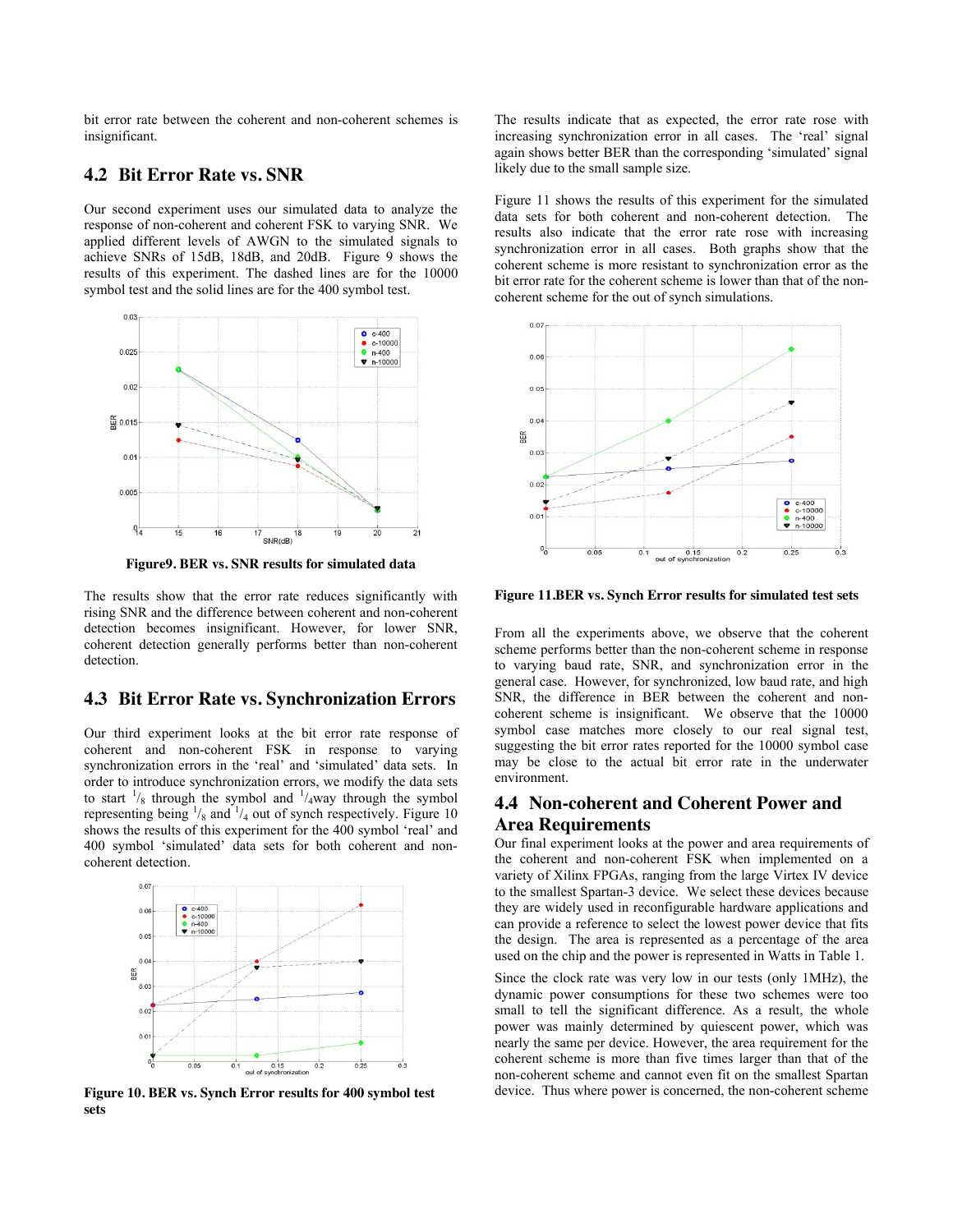offers the lower power solution because it can fit on a lower power device.

|                        |  | Table 1. Power and area implementation results for |  |
|------------------------|--|----------------------------------------------------|--|
| different FPGA devices |  |                                                    |  |

|                       | <b>Coherent</b> |                | Non-coherent |                |  |
|-----------------------|-----------------|----------------|--------------|----------------|--|
| Devices               | Power<br>(W)    | Area<br>$(\%)$ | Power<br>(W) | Area<br>$(\%)$ |  |
| Virtex IV<br>xc4vsx35 | 0.431           | $5\%$          | 0.43         | $1\%$          |  |
| Spartan 3<br>xc3s1000 | 0.101           | 12%            | 0.10067      | 2%             |  |
| Spartan 3<br>xc3s400  | 0.062           | 27%            | 0.06238      | 5%             |  |
| Spartan 3<br>xc3s200  | 0.043           | 51%            | 0.04347      | 10%            |  |
| Spartan 3<br>xc3s50   | 0.029           | 129%           | 0.02960      | 27%            |  |

Therefore, the series of experiments we conducted to explore the power, area, and bit error rate tradeoffs of our coherent and noncoherent FSK implementations in response to varying baud rate, SNR, synchronization errors, and FPGA devices clearly indicate that the coherent scheme offers better bit error rate performance than the non-coherent scheme in the general case, but comes at a cost of 5x the hardware space. The large area of the coherent scheme perhaps could be reduced by using smaller filters (e.g. filters implemented with a pipeline scheme) but this area reduction would come at a cost of additional timing delays and increased complexity for clock control. The non-coherent scheme performs just as well as the coherent scheme for the synchronized, low baud rate, high SNR situation and thus provides the better solution if these conditions can be met in the application.

#### **5. CONCLUSIONS AND FUTURE WORK**

This paper describes our work on analyzing FSK demodulator FPGA implementations for a low-cost, low-power underwater acoustic modem design. Two types of detection structures were implemented with different schemes: conventional matched-filter coherent detection and CORDIC non-coherent zero-crossing detection. We conducted a series of experiments with real and simulated underwater data to explore the power, area, and bit error rate tradeoffs of our coherent and non-coherent FSK implementations in response to varying baud rate, SNR, synchronization errors, and FPGA devices. The experiments clearly indicate that the coherent scheme offers better bit error rate performance than the non-coherent scheme in the general case, but comes at a cost of 5x the hardware space. The non-coherent scheme performs just as well as the coherent scheme for the synchronized, low baud rate, high SNR situation and thus provides the better solution if these conditions can be met in the application because the design can fit into a lower power device without sacrificing reliability.

This work is only a small piece of our entire low-cost, low-power underwater acoustic modem design. We are concurrently designing the other parts of the modem described in section 2 including the analog front end, other aspects of the control and signal processing scheme (including a digital up convertor and digital down converter, a symbol synchronization block and error coding), and the serial interfaces. Thus, the power and area results reported for different devices will help us select a suitable device for our entire design. Our hope is that by analyzing the power consumption at every design level while keeping costs in mind, we will be able to achieve a low-cost, low-power acoustic modem design that will make the proliferation of underwater sensor networks a reality.

#### **6. ACKNOWLEDGMENTS**

This material is based upon work partially supported by the China Scholarship Council and partially supported under National Science Foundation Grant #0816419 and National Science Foundation Graduate Research Fellowship.

# **7. REFERENCES**

- [1] LinkQuest, Inc. Underwater acoustic modems. [http://www.link-quest.com/html/uwm\\_hr.pdf](http://www.link-quest.com/html/uwm_hr.pdf)
- [2] DSPCOMM, Underwater wireless modem.
- [3] Benthos, Inc. Fast and reliable access to undersea data. http://www.benthos.com/pdf/Modems/ModemBrochure.pdf
- [4] Sozer E. M. and Stojanovic M., Proakis J G. 2000. "Underwater Acoustic Networks", IEEE Journal of oceanic engineering, Vol. 25, No. 1, (January 2000)
- [5] Akyildiz I. F., Pompili D. and Melodia T. 2004. "Challenges for Efficient Communication in Underwater Acoustic Sensor Networks", ACM Sigbed Review, Vol. 1, No. 2, (July 2004)
- [6] Heidemann J., Li Y, Syed A., Wills J. and Ye W., "Research Challenges and Applications for Underwater Sensor Networking", Proceedings of the IEEE Wireless Communications and Networking Conference. April 2006.
- [7] Proakis J. G., Sozer E. M., Rice J. A. and Stojanovic M. 2001. "Shallow Water Acoustic Networks", IEEE Communications Magazine, (November 2001)
- [8] Vasilescu I., Kotay K., Rus D., Dunbabin M. and Corke P. 2005. "Data Collection Storage, and Retrieval with an Underwater Sensor Network", In Proc. of Sensys'05, San Diego, CA, (2005)
- [9] Wills J., Ye W. and Heidemann J. 2006. "Low-Power Acoustic Modem for Dense Underwater Sensor Networks", In Proc. of International Workshop on Underwater Networks (WUWNet*)*,( September 2006)
- [10] Jurdak R., Lopes C. V. and Baldi P. 2006. "Software Acoustic Modems for Short Range mote-based Underwater Sensor Network", OCEANS 2006-Asia Pacific, (May 2006)
- [11] Sozer E. M. and Stojanovic M. 2008. "Reconfigurable Acoustic Modem for Underwater Sensor Networks", In Proc. of International Workshop on Underwater Networks (WUWNet)*,* (September 2008)
- [12] Iltis R. A., Lee H., Kastner R., Doonan D., Fu T., Moore R. and Chin M. 2005. "An Underwater Acoustic Telemetry